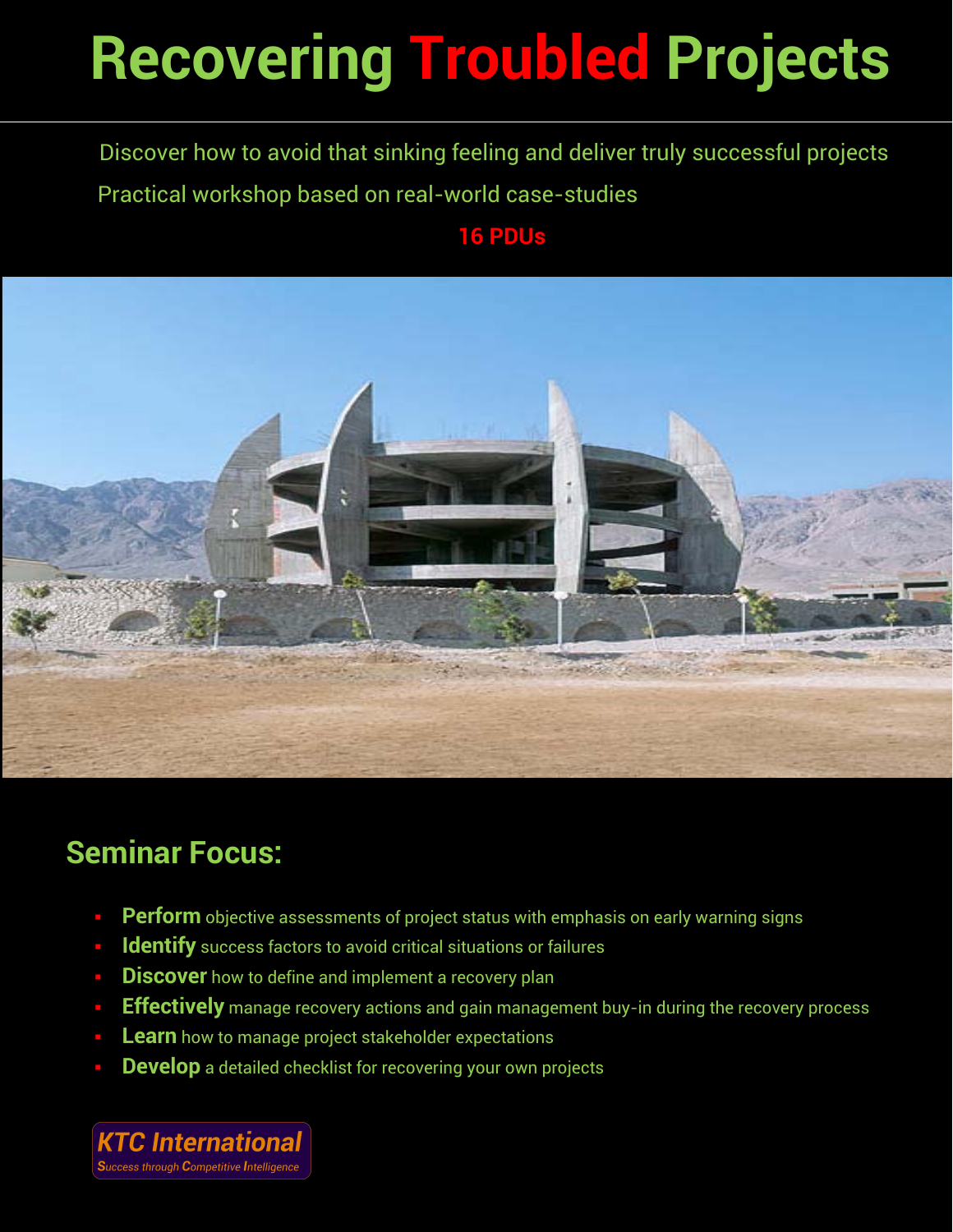### **OVERVIEW**

Have you ever had projects that finished over time or over budget? Have the user requirements changed so dramatically, that you had to scratch your head? Well you're not alone!

*Truly successful projects are in the minority:*  **29% Succeeded:** delivered on time, on budget, with required features and functions **53% Challenged:** late, over budget and/or had less than the required features **18% Failed:** cancelled prior to completion or delivered and never used

Many Project Managers have learnt that when aiming for success, you need some effective techniques and strategies to deal with over budget or late projects. These projects may be your own, or perhaps ones you have inherited.

This seminar demonstrates a proven process for project recovery and techniques to identify and manage warning signs early in the project lifecycle. You will get everything you need (processes, tools and techniques) to perform a rapid assessment of a project in trouble, develop an effective recovery plan and manage the transition.

The Seminar is highly participative, including a mixture of discussion, exercises, practical tools and case studies.

**For certified PMPs attending this seminar awards 16 PDUs**

This session is a must for experienced Project Managers, Program Managers, IT Directors, PMO Heads and Project Directors and evolved in recovering projects.

#### **Recovering troubled projects is not a myth, it can be done**

This course is designed for experienced project managers who are responsible for recovering difficult or out of control projects. Learn techniques to recover existing projects and to understand the early warning indicators that a project is heading in the wrong direction.

Even the most drastic decision, STOP THE PROJECT, needs a careful approach, but before taking that step, let us reflect on how to spot the "warning lights".

This practical seminar contains a significant amount of real-life case studies and team based exercises. These are designed to simulate the environment and feel of an actual troubled project, and will enable you to build your skills in a meaningful way.

- Discover Rapid Assessment methods
- Learn to spot early warning signs and troubled areas
- Identify the cause of troubles and define recovery plans
- Review the symptoms of failure
- Chose a go /no go /redirect strategy
- Learn how to effectively manage risks and project issues
- Develop an action plan for your own real-world projects

### **WHO SHOULD ATTEND**

## **BENEFITS OF ATTENDING**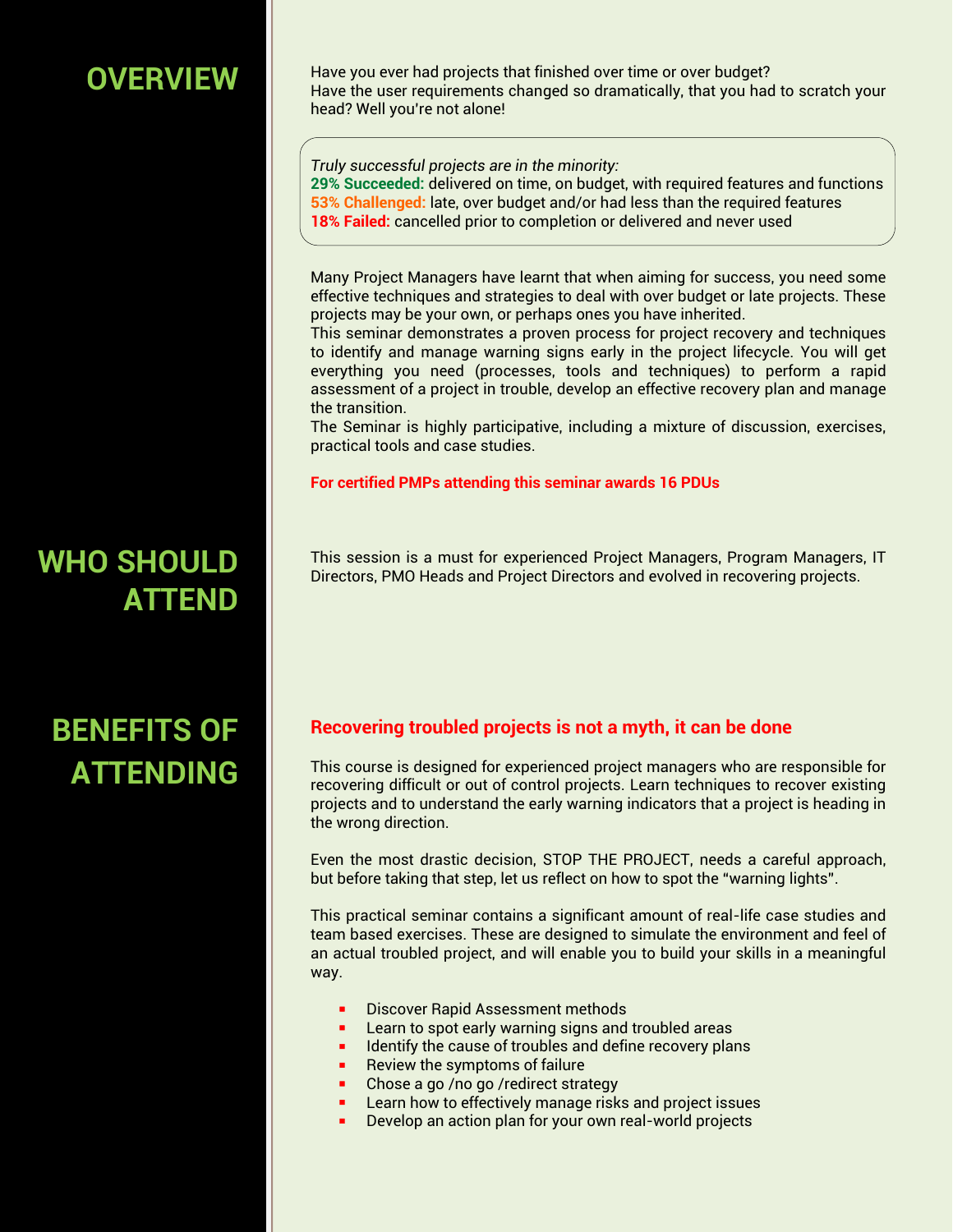### **DAILY AGENDA**

| $09:00 - 09:30$ | <b>REGISTRATION &amp; WELCOME COFFEE</b>                                                                                                                                                |
|-----------------|-----------------------------------------------------------------------------------------------------------------------------------------------------------------------------------------|
| $09:30 - 11:00$ | <b>SESSION 1: Introduction &amp; Definitions</b>                                                                                                                                        |
|                 | <b>Course format and introductions</b><br>٠<br>Definitions; what is a "troubled project"<br>٠<br><b>Case Study</b><br>٠                                                                 |
| $11:00 - 11:30$ | <b>NETWORKING &amp; COFFEE-BREAK</b>                                                                                                                                                    |
| $11:30 - 13:00$ | <b>SESSION 2: Recognizing the symptoms</b>                                                                                                                                              |
|                 | Symptoms revealing troubled projects<br>٠<br>Discover early warnings and triggers<br>٠<br>How to recognize (early enough) that a project is "in trouble"<br>٠<br><b>Case Study</b><br>٠ |
| $13:00 - 14:00$ | <b>LUNCH</b>                                                                                                                                                                            |
| $14:00 - 15:30$ | <b>SESSION 3: Agreeing on the causes with the stakeholders</b>                                                                                                                          |
|                 | Rapid assessment of the real reasons why a project is in trouble<br>٠<br>Find out the deep rooted problems<br>٠<br><b>Case Study</b><br>٠                                               |
| $15:30 - 16:00$ | <b>NETWORKING &amp; COFFEE-BREAK</b>                                                                                                                                                    |
| $16:00 - 17:30$ | <b>SESSION 4: Analysis</b>                                                                                                                                                              |
|                 | Quick and sound evaluation of the situation<br>٠<br>Don't be fooled by appearances; have the courage to see the reality<br>٠<br><b>Case Study</b><br>٠                                  |
| 17:30           | <b>END OF DAY 1</b>                                                                                                                                                                     |
|                 |                                                                                                                                                                                         |